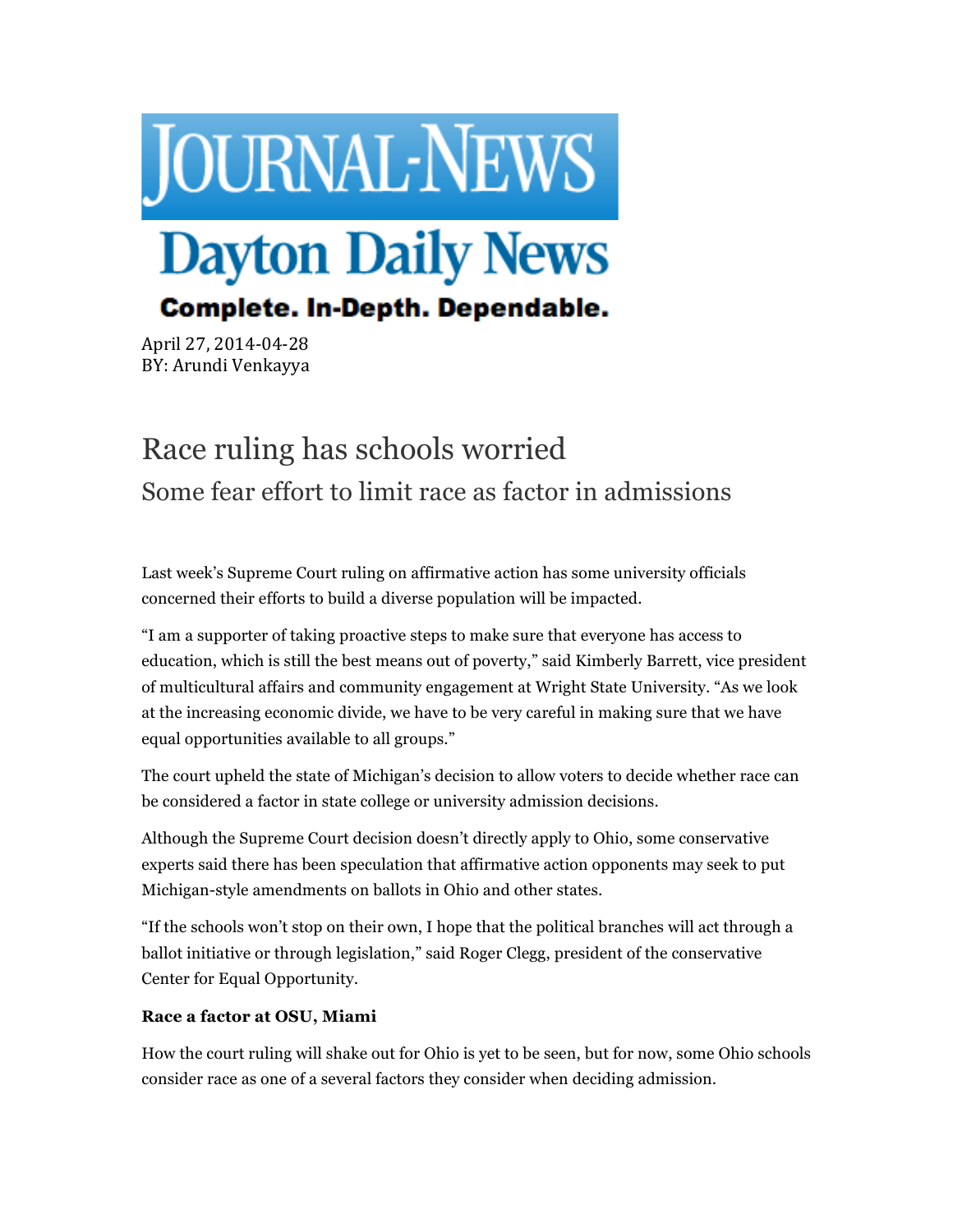"The Supreme Court said they are not going to intervene," said M. Dolan Evanovich, vice president for strategic enrollment planning at Ohio State University. "It will continue to be a local decision at the state level."

The decision, he said, means, "state universities can use race in a very limited, very tailored way."

Ohio State and Miami University in Oxford consider race in applications as part of a holistic approach to admission, said Evanovich and Michael Kabbaz, associate vice president for enrollment management at Miami.

Building diversity in the student population is an imperative for the universities, they noted, adding that diversity encompasses more than racial and ethnic factors. Additional considerations include socio-economic diversity, geography, lifestyle, or whether a student is a first-generation college attendee.

Educational institutions are trying to diversify themselves around a whole spectrum, Kabbaz said.

"At Miami we really talk about this as being an imperative to build a community of diverse backgrounds, experiences, to be competitive and to prepare our students for citizenship in the 21st century," he said. "True diversity in a classroom makes it a better experience for everyone in the class."

Ohio State's Evanovich said the university's goal is to attract top students — not just in Ohio, but throughout the country and the world.

Ohio State received about 43,000 applications for admission this year. Among the criteria for acceptance are diversity of experience, rigor of courses, test scores, grade point average, geography, whether the student would be a first-generation college student and other factors.

In many cases, the readers review applications more than one time during the process to ensure they are finding the right fit of students, Evanovich said.

"We read every application," he said. "It's a very comprehensive review. We're not just basing a decision on one or two factors. We're evaluating the whole student."

## **Ohio's Chancellor opposes limiting race as a factor**

Ohio Board of Regents Chancellor John Carey said the state needs as many citizens with degrees as possible — regardless of race.

"We need as many college graduates with an associate's degree or bachelor's degree as possible," he said. "We really want to give students options to further their education."

Carey said he hasn't heard about a push to limit race as a factor in admissions in Ohio.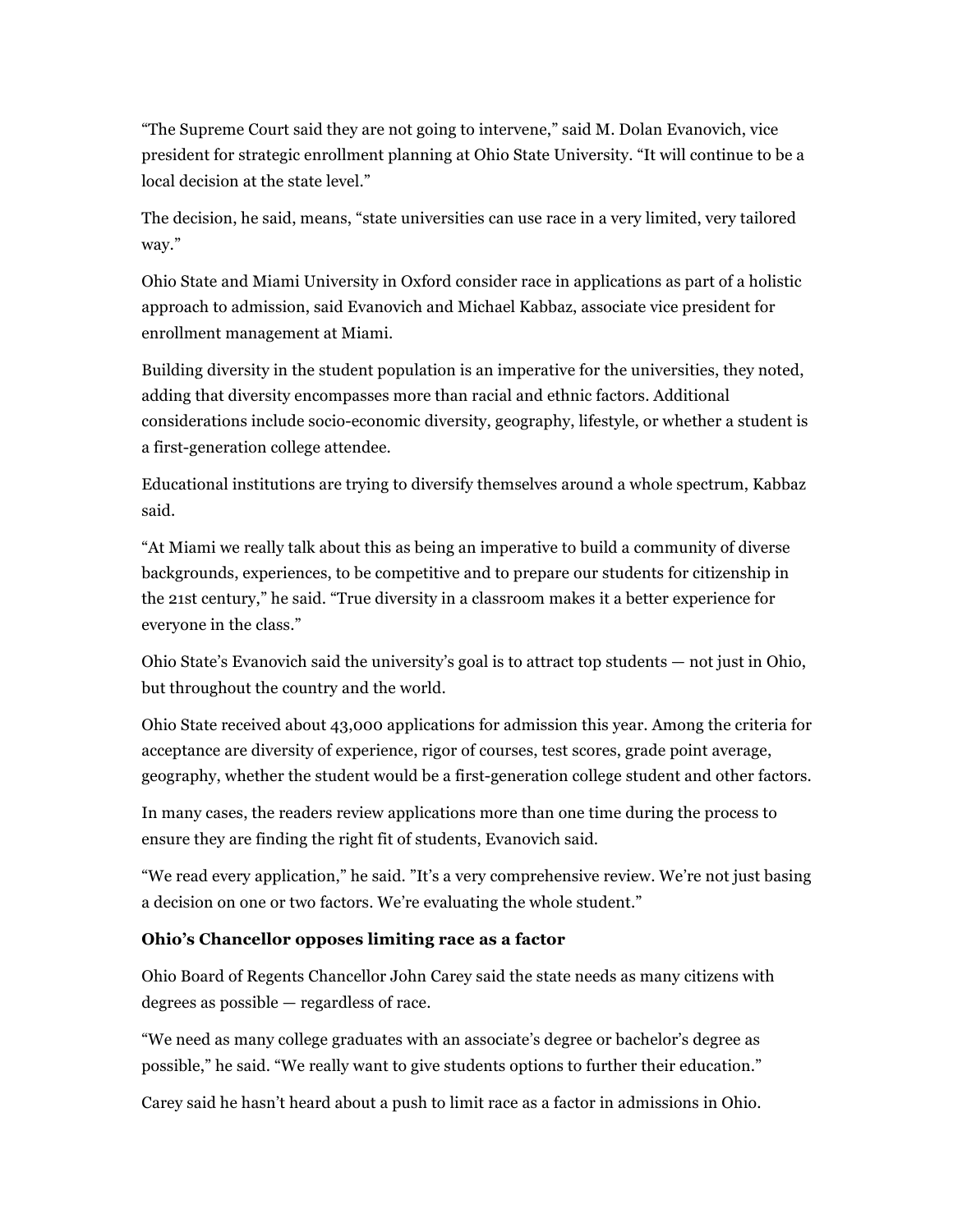"I would hope that we wouldn't because I just don't think it's necessary," he said. "It's better to concentrate on getting students to colleges and universities — on getting degrees into the hands of students, regardless of race."

## **Pro and con**

Peter Kirsanow, a partner at Benesch, Friedlander, Coplan & Aronoff in Cleveland, said the court decision was "a no-brainer."

Kirsanow, who is serving a third term on U.S. Commission on Civil Rights, said he wouldn't be surprised by more initiatives like Michigan's in the coming years. The bottom line, he said, is that the Supreme Court's decision was a good one.

"Ultimately it will end up that all students will fare better and compete at their level," he said. "The people of Michigan said something really radical. They said the state of Michigan can't discriminate on the basis of race."

Kirsanow said that preference in college admissions, "actually harms the purported beneficiaries." Students who are given preference based on race are more likely to fall in the lower half of their class, flunk out or avoid more rigorous educational paths, he said.

At issue, he said, is that some students who are admitted to more prestigious schools can't compete because they haven't had academic preparation to help them compete at higher levels.

"We want real results," he said. "We want to truly help minorities succeed. We want students to compete at the level for which they are prepared."

But Miami's Kabbaz said it's critical for universities to focus on reaching out to diverse applicants as part of the push to build a strong and diverse community.

For example, he said, Miami has an urban recruiter who is tasked with finding the best applicants from urban environments.

"We have to continue to build the applicant pool full of diverse students," he said. "It falls on us to recruit aggressively. I want the best and brightest students to have Miami on their list regardless of background."

Criteria Miami University considers for admission as part of their holistic approach to admission (in alphabetical order):

- Class rank (6-semester cumulative), if available
- Demonstrated leadership